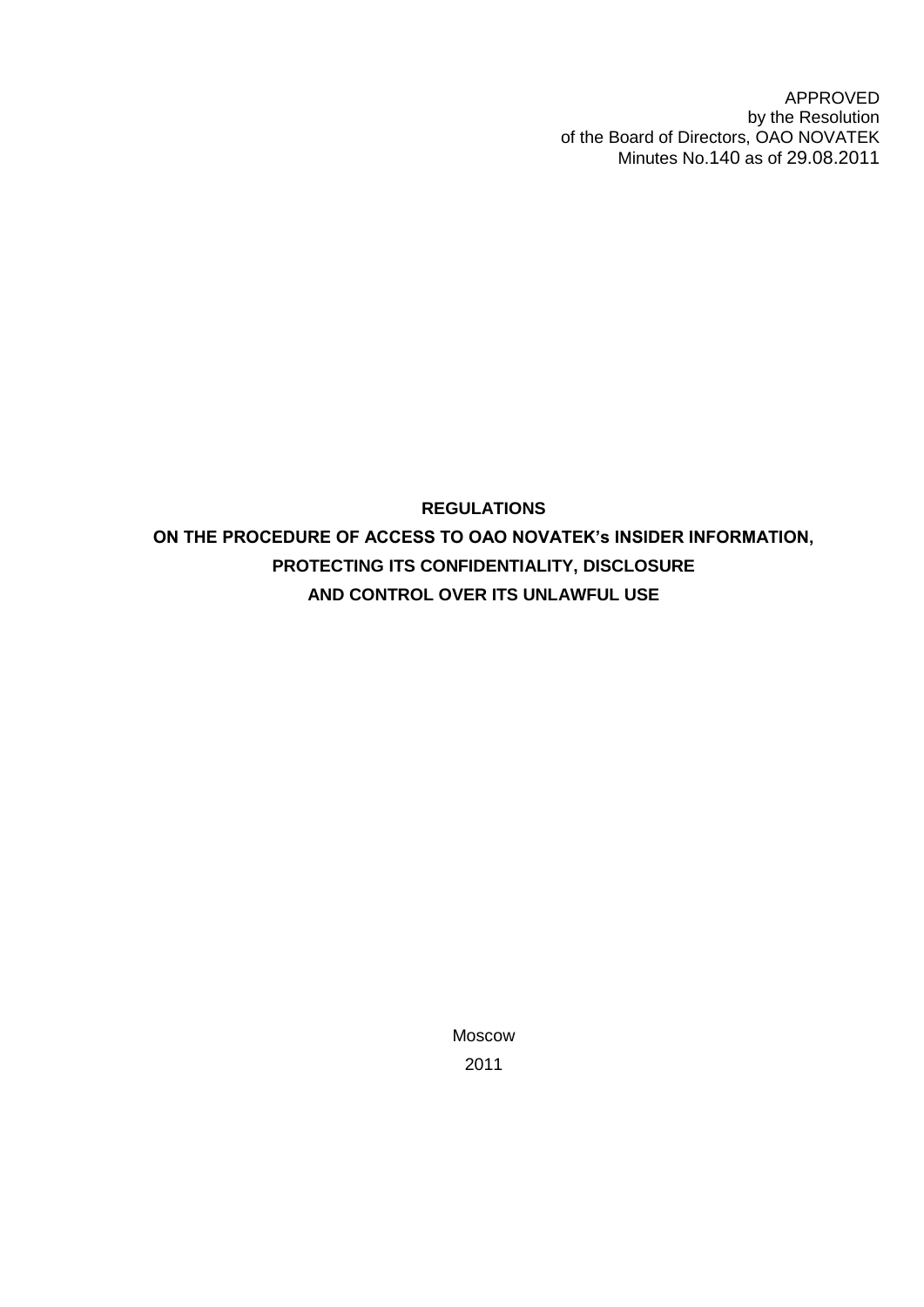#### **1. GENERAL PROVISIONS**

1.1. These Regulations on the procedure of access to insider information, protecting its confidentiality, disclosure and control over the unlawful use of insider information of Novatek Open Joint-Stock Company (OAO NOVATEK) have been developed in accordance with the requirements of the Federal Laws "On prevention of illegal use of insider information and market manipulation and on amendments to some legislative acts of the Russian Federation", "On Securities Market", "On Joint-Stock Companies", "On Commercial Secrecy", and other laws and regulations, stock exchange requirements, recommendations, corporate governance practices, the Articles of Association and By-Laws of OAO NOVATEK.

1.2. The basic terms, abbreviations and definitions used in these Regulations:

1.2.1. **Law on Prevention of Illegal Use of Insider Information** means the Federal Law No. 224- FZ dated 27.07.2010 "On prevention of illegal use of insider information and market manipulation and on amendments to some legislative acts of the Russian Federation".

1.2.2. **Insiders** mean individuals specified in Article 2 hereof included into the Company Insider List.

1.2.3. **Insider Information** means precise and specific information, which has not been distributed or provided (including information constituting commercial, official and other legally protected secrecy), distribution or provision of which may have a significant impact on the market price of Company's Securities.

1.2.4. **Unlawful use of insider information** means consummating transactions with the Company's Securities using the Insider Information.

1.2.5. **Company** means Novatek Open Joint-Stock Company (OAO NOVATEK).

1.2.6. **Operations with the Company's Securities** mean consummating transactions and other actions aimed at purchasing, disposal or other change of rights to the Company's Securities, as well actions related to assuming obligations to take the aforementioned actions, including the bidding (issuing orders).

1.2.7. **Regulation** mean the regulation on the procedure of access to insider information, protecting its confidentiality, disclosure and control over the unlawful use of insider information of OAO NOVATEK.

1.2.8. **Insider Information Disclosure** means illegal Distribution of Insider Information by the person to whom this information has become available.

1.2.9. **Distribution of Insider Information** means actions:

a) aimed at receiving information by uncertain number of persons or at transferring information to uncertain number of persons, including its disclosure in accordance with the applicable law of the Russian Federation on securities

b) related to publishing the information in mass media, including electronic, and/or public networks (including Internet)

c) related to the information distribution in electronic and/or public networks (including Internet).

1.2.10. **Rules** mean rules of record-keeping and transferring NOVATEK Insider List approved by order of the Company.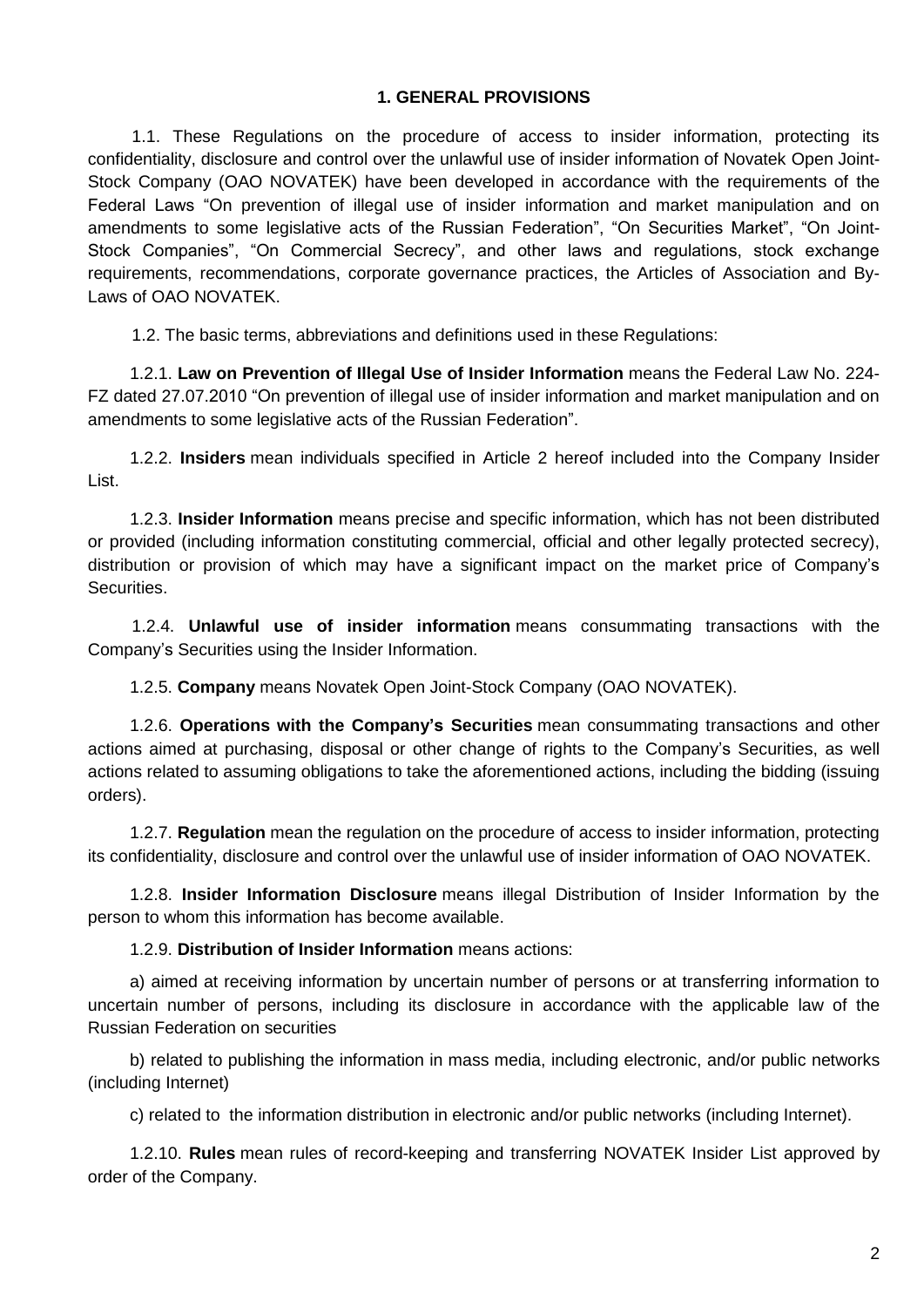1.2.11. **Company Insider List** means list of legal entities and individuals who have access to Insider Information as of a certain date, which is updated in connection with provision/termination of access of legal entities and individuals to the Insider Information.

1.2.12. **Authorized person** means a structural division (an executive) accountable to the Board of Directors, duly authorized by order of the Chairman of the Management Board to exercise control over the compliance with the procedure of access to Insider Information, protecting its confidentiality, disclosure and unlawful use and control over compliance with requirements of the Law on prevention of illegal use of insider information, and the Company's regulations and by-laws adopted in accordance with them.

1.2.13. **FFMS** means federal executive body regulating financial markets.

**1.2.14. Company Securities** mean company shares and bonds, and securities of a foreign issuers, certifying the rights in respect of the Company shares.

1.3. These Regulations govern:

1.3.1. Procedure of access to Insider Information

1.3.2. Procedure of protecting Insider Information confidentiality

1.3.3. Rules of controlling the compliance with the law on insider information

1.3.4. Other matters connected with Insider Information.

1.4. The Chairman of the Company's management Board organizes the work on classifying information as Insider Information, preparing and approving the list of Insider Information, providing conditions for unimpeded and effective performance by the Authorized person of its/his/her functions.

1.5. Requirements of these Regulations are obligatory for all the Company's Insiders and for the Company's employees.

1.6. Should there be made any amendments to legislative acts and/or other regulations of the Russian Federation, as a result of which some clauses of these Regulations go into conflict with these amendments, such clauses of the Regulations shall not be applied from the effective date of these amendments.

Appropriate amendments shall also be introduced to the Regulations. Until the relevant amendments are made to the Regulations, the Company's employees and other persons named in the Regulations shall follow legislative acts and other regulations of the Russian Federation.

#### **2. INSIDERS**

2.1. The Company **Insiders** are:

2.1.1. Persons who have access to Insider Information on the basis of agreements concluded with the Company, including auditors (auditing companies), appraisers (legal entities with which appraisers concluded employment agreements), professional participants of securities market, credit organizations, insurance organizations;

2.1.2. Persons holding at least 25% (twenty-five percent) of the Company's voting shares, and persons who have access to Insider Information on the basis of the federal laws or foundation documents by virtue of holding shares in the authorized capital of the Company;

2.1.3. Members of the Board of Directors and members of the Company's Management Board, Chairman of the Company's management Board, members of the Company's Revision Commission.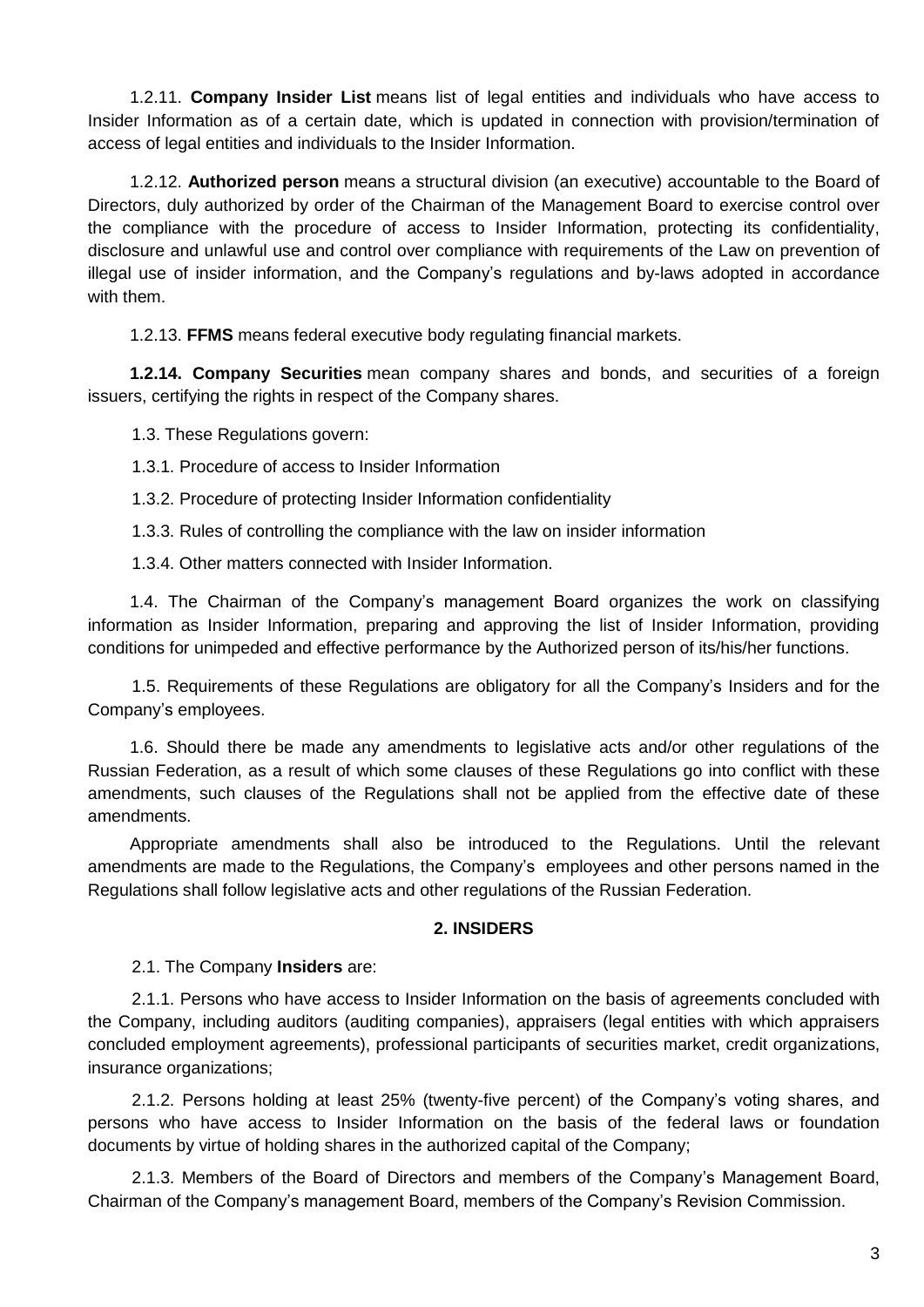2.1.4. Persons who have access to the information on sending a voluntary, mandatory or competitive offer to purchase shares under the applicable law of the Russian Federation on joint-stock companies, including persons who have sent voluntary or competitive offers to the joint-stock company, credit organization that provided bank guarantee, appraiser (legal entities with which appraiser concluded employment agreements);

2.1.5. Mass media agencies disclosing or providing the Company's information;

2.1.6. Persons assigning ratings to the Company and its Securities;

2.1.7. Individuals who have access to Insider Information of the Company on the basis of employment and (or) other civil agreements;

2.1.8. Other persons included in the Company's Insider List pursuant to the requirements of the applicable law of the Russian Federation.

2.2. Company's Insider List is kept in accordance with the Rules.

2.3. The Company notifies Insiders on their inclusion into or exclusion from the Company's Insider List in accordance with the established procedure using the form set forth in Appendix 1 hereto, and also notifies these persons of requirements of the Law on prevention of illegal use of insider information.

2.4. The Company shall pass over the Company's Insider List to the following persons and authorities:

2.4.1. Interested structural divisions (executives) of the Company in accordance with the procedure established by the Rules;

2.4.2. Trade organizers making deals with the Company's Securities, in accordance with the procedure established by the FFMS regulation;

2.4.3. FFMS and Financial Service Authority of Great Britain (upon request).

#### 2.5. **Insiders have the following obligations:**

Prevent illegal use or disclosure of Insider Information and take all possible measures to protect Insider Information and to prevent its Illegal Use

• Notify the Company and FFMS of the transactions made by them with the Company's securities and of concluding agreements being the derivative financial instruments, the price of which depends on the Company Securities.

The procedure of notification is defined by applicable law of the Russian Federation. Form of Notice is defined in Appendix 2 hereto.

Comply with the Insider Information confidentiality routine established by the Company;

Avoid providing, disclosing or using Insider Information without the Company's consent;

Upon losing the status of Insider, transfer physical storage media containing Insider Information to the Company and delete Insider Information provided to the Insider in the electronic form;

• Immediately inform the Authorized person and direct superior or his/her deputy (if any) of all cases of unauthorized access to Insider Information becoming known to the Insider, and of all facts of loss or lack of physical media containing Insider Information, and/or instruments for access to Insider Information (safe (deposit) box keys, stamps, seals, certificates, passes, passwords etc.)

Fulfill requirements of internal security policy, which exclude the possibility of learning the data referring to Insider Information by strangers, including other employees of the Company who do not have routinely an access to this information (if applicable)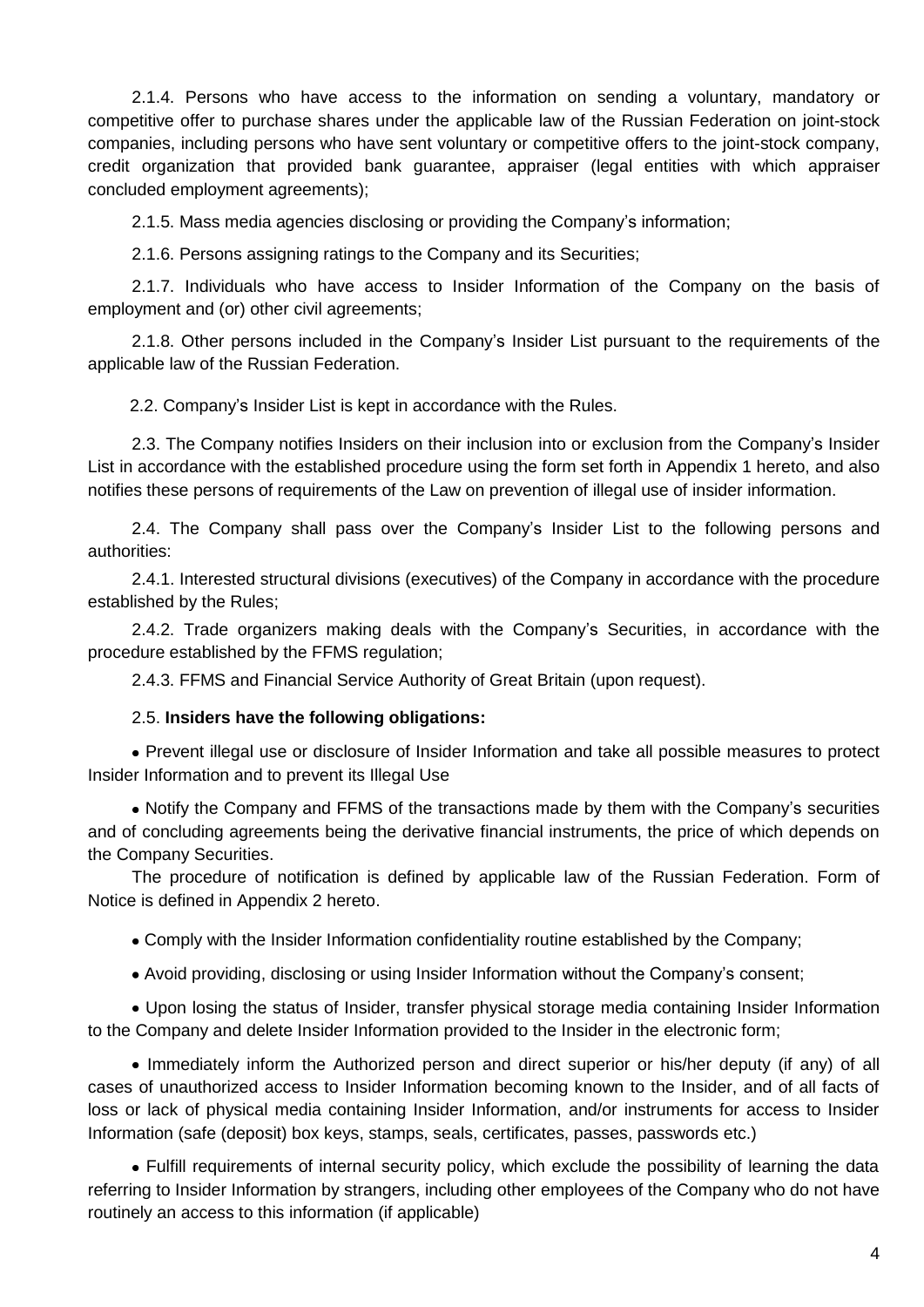Avoid any actions aimed at learning any data referring to Insider Information not intended for this person to learn;

Avoid disclosure of data referring to Insider Information in the course of business negotiations;

Submit all documents available to him/her which contain data referring to Insider Information for auditing upon request of the Authorized person, and to submit written explanations.

2.6. **Persons who are not Insiders,** but have unintentionally received access to Insider Information **have the following obligations:**

Discontinue learning the Insider Information;

Take comprehensive measures to keep confidentiality of Insider Information that has become available to them;

Avoid illegal use of Insider Information and/or its disclosure;

Immediately inform the Authorized person, direct superior or his/her deputy (if any) of the event of learning the Insider Information;

Act in accordance with the instructions given by the Authorized person.

2.7. Insiders' obligations concerning Insider Information as provided for by the Regulations remain in effect after termination of ground for considering the person to be Insider and expire at the moment of disclosure of the specific Insider Information according to and in compliance with requirements of the applicable law of the Russian Federation.

#### **3. INSIDER INFORMATION**

3.1. Based on the information, the comprehensive list of which is approved by the FFMS regulation, the Company develops its list of Insider Information approved by the Company's order.

List of Insider Information is subject to disclosure in the Internet at the Company's official website.

3.2. Insider Information does not include:

Information that has become available to unlimited circle of persons, including in the result of its distribution

Surveys, forecasts and estimates in respect of the Company Securities, as well as recommendations and (or) proposals on transactions with the Company's Securities made on the basis of generally available information.

3.3. The procedure and terms for Insider Information disclosure or provision are established by FFMS regulations and by-laws of the Company.

3.4. Insider Information does not include:

• Information that has become available to an unlimited circle of persons, including in the result of its distribution

Surveys, forecasts and estimates in respect of financial instruments, foreign currency and (or) goods, as well as recommendations and (or) proposals on the transactions with financial instruments, foreign currency and (or) goods made on the basis of generally available information.

#### **4. INSIDER INFORMATION USE PROHIBITION**

#### 4.1**. It is forbidden to:**

4.1.1. Use Insider Information for conducting transactions with the Company Securities the Insider Information refers to, either at one's own cost or at the cost of third persons, except for conducting operations in the process of performance of obligation to purchase or sell the Company Securities,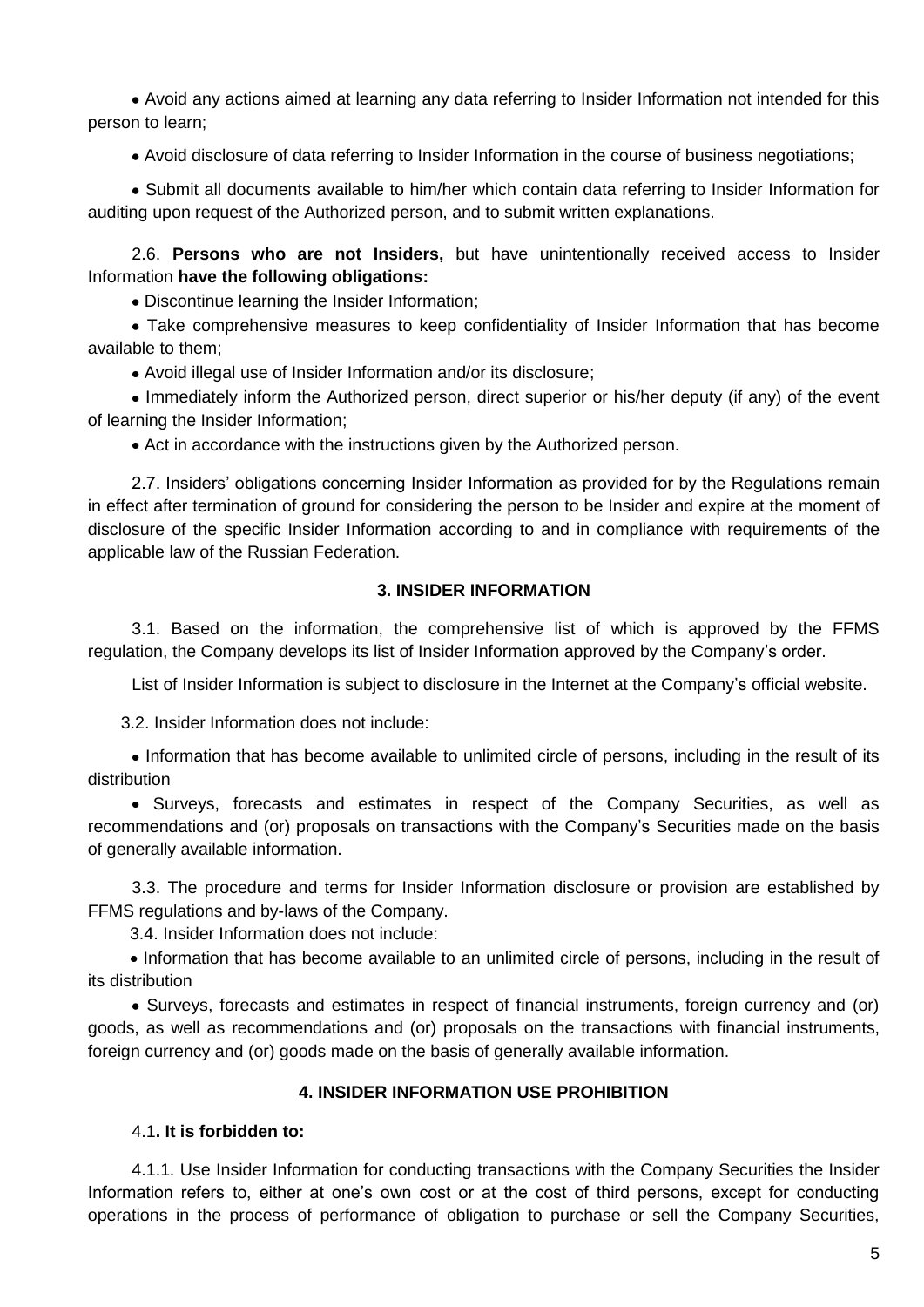foreign currency and (or) goods, the term of which has already come, provided that this obligation has appeared in the result of transaction conducted before Insider Information has become available to the person.

4.1.2. Transfer Insider Information to third persons, except for Insiders, and only in connection with the fulfillment of duties established by federal laws or internal documents of the Company, in connection with performance of labor duties or agreement.

4.1.3. Give recommendations, induce third persons to purchase or sell the Company Securities, enter into agreements being derivative financial instruments the price of which depends on the Company Securities.

4.1.4. Perform actions referring under the law to market manipulations.

4.2. Insider Information is transferred for its publication to the mass media according to the procedure defined in the by-laws of the Company. Transfer of this information for publication or its publication does not exempt from liability for illegal receipt, use, disclosure of data comprising commercial, official and other secrecy protected by law, and from performance of any obligation referring to the Insider Information disclosure or provision.

## **5. PROCEDURE OF ACCESS TO INSIDER INFORMATION**

#### 5.1. **The right to access Insider Information is provided to the following persons:**

5.1.1. Members of the Board of Directors and Management Board of the Company, Chairman of the Management Board and members of the Company's revision commission — in respect of any Insider Information

5.1.2. Other Insiders — in respect of Insider Information required to perform their duties directly provided for by applicable law of the Russian Federation, employment or civil agreements with the Company and by-laws of the Company.

#### 5.2**. Access to Insider Information**

5.2.1. Insiders' access to specific Insider Information is carried out on the basis of employment agreements and (or) civil agreements concluded with them (in the scope required to perform their labor duties).

5.2.2. Access to specific Insider Information by persons who are not the Company Insiders is carried out on the basis of a request for providing the Insider Information as follows.

The person interested in receiving Insider Information shall send a relevant request to the Authorized person, which shall indicate: List of requested Insider Information, purpose of receipt, the need to copy this information using technical facilities, and the need to disclose information to third persons (the list of these persons is to be enclosed).

The request is considered by the Authorized person within 5 days, afterwards a decision on access or refusal in access of the interested person to the requested Insider Information is made. This decision is brought to the notice of the person sending a request.

5.3. The persons having access to Insider Information are to be familiarized with these Regulations and with the list of Insider Information against signature.

5.4. On the basis of a legally justified request of the governmental authority or local governmental body the Company shall provide to them the requested Insider Information on a free of charge basis.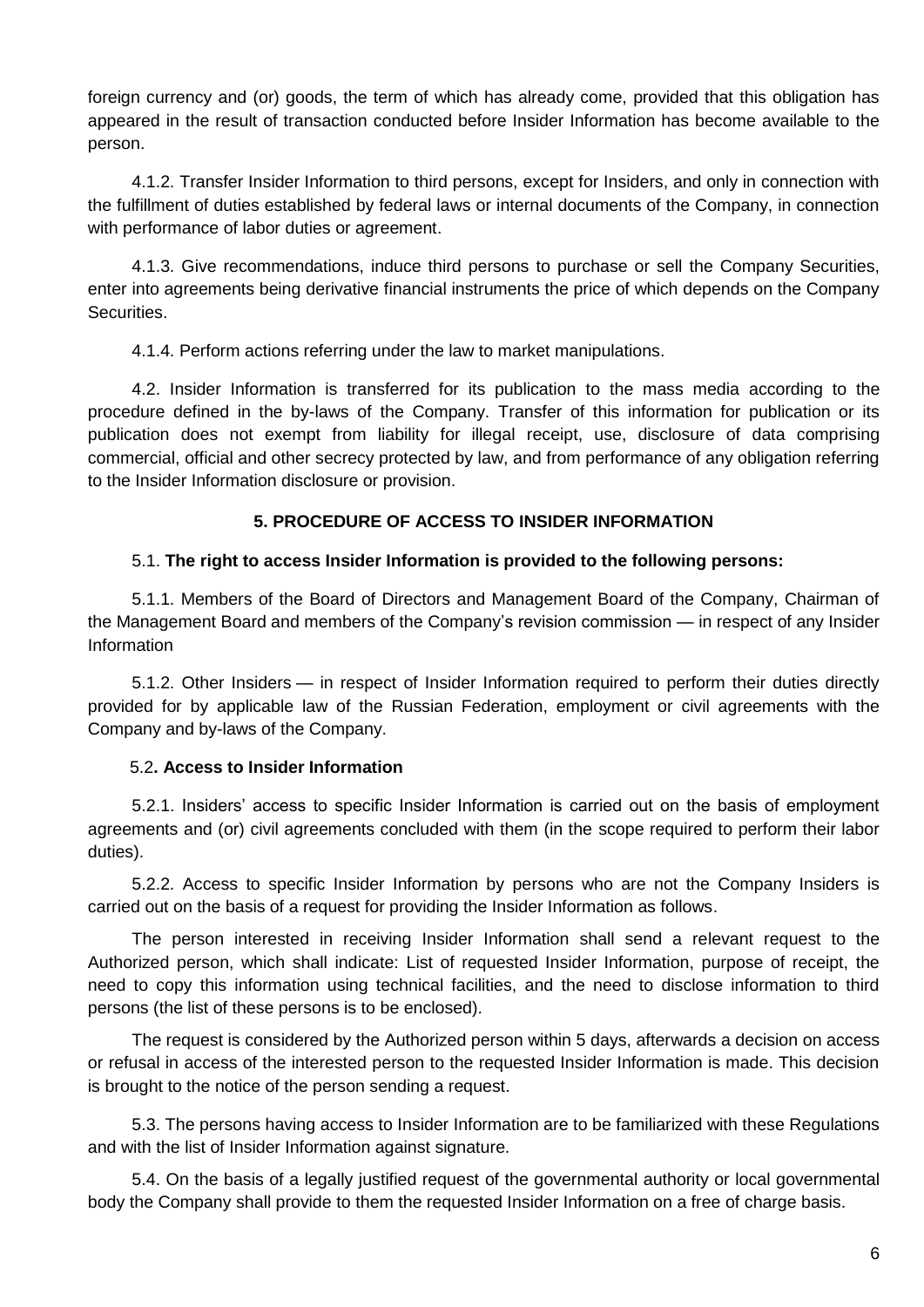Such request of the authority shall be signed by a competent officer and shall contain the purpose and legal ground for demanding Insider Information and the term for its provision, unless otherwise established by applicable law of the Russian Federation.

5.5. The Company's employees responsible for information disclosure, duly authorized to maintain communication with the public and shareholders shall ensure equal opportunity for all interested persons to access disclosed significant information on the Company's business simultaneously, and shall take measures for immediate disclaimer of untrue information posed as Insider Information.

5.6. When concluding employment or civil agreements which provide for the right to access Insider Information by the Company's employee or counteragent, these agreements shall contain the following commitments of the employee or counteragent:

5.6.1. On non-disclosure or prohibition of illegal use of Insider Information

5.6.2. On provision of the list of persons who will get access to Insider Information under the agreement by counteragents to the Company, and confirmation of the fact that these persons have committed themselves to non-distribution of Insider Information and to prohibition of transactions using it (receipts)

5.6.3. On notification of these persons about the obligation not to disclose Insider Information and about prohibition of transactions with it and the duty to register transactions settled by Insiders and their affiliates according to requirements of these Regulations.

Employment and civil agreements shall also provide for responsibility for violation of the aforementioned requirements.

#### **6. INSIDER INFORMATION CONFIDENTIALITY ASSURANCE**

6.1. This article shall apply until Insider Information becomes publicly available in accordance with the procedure established by applicable law and by-laws of the Company, except when Insider Information is provided upon request of the FFMS of Russia.

6.2. Insider Information confidentiality assurance is carried out through the following actions and activities performed by the Company:

6.2.1. Maintenance of the Company Insider List in accordance with the established procedure;

6.2.2 Assurance of Insider Information access control (including through establishment of access routine to some premises of the Company);

6.2.3. Limitation of a number of persons who have access to Insider Information, delimitation of employees' right to access Insider Information with regard to their official duties;

6.2.4. Familiarization of the Company's employees and Insiders with these Regulations;

6.2.5. Inclusion of Insider Information nondisclosure commitments to the internal documents of the Company, employment and civil agreements concluded by the Company and other persons included into the Company Insider List, and compliance with the rules of using Insider Information established by these Regulations (Clause 5.6 hereof);

6.2.6. Timely destruction of documents that may contain Insider Information and are not subject to storage in accordance with the established procedure;

6.2.7. Assurance of compliance with limitations when using Insider Information;

6.2.8. Introduction of special procedures aimed at protection of Insider Information from Illegal use, including: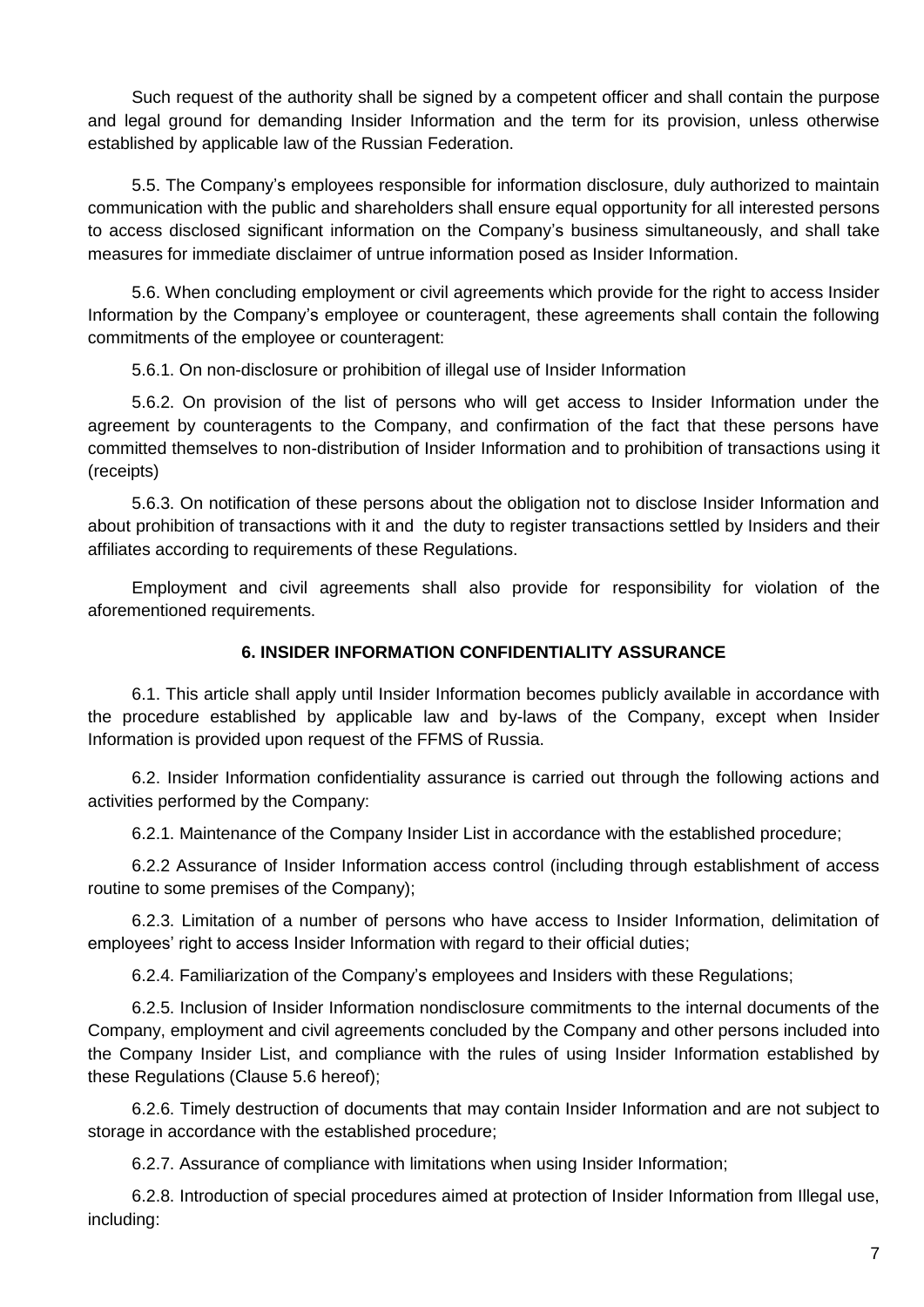6.2.8.1. Limitation of right and introducing a routine of access to specific Insider Information for employees of the Company;

6.2.8.2. Determination of places and sources of Insider Information storing;

6.2.8.3. Use of data protection systems necessary to prevent an unauthorized access to Insider Information;

6.2.8.4. Introduction of procedures for protecting work places and document storage places from unimpeded access and monitoring

6.2.8.5. Usage of IT protection system preventing loss of Insider Information and/or unauthorized access to this information, including:

Delimitation of users' authorization for access to information resources of automated and information systems of the Company's local network containing Insider Information (using the system delimitation instruments, use of personal IDs and passwords, e-keys etc.), and establishment of authorization system for work with external data storage media, e-mail and Internet

Application of administrative and technical measures aimed at elimination of unauthorized access to Insider Information (supported by blocking user's access to the system upon detecting attempts of unauthorized access; elimination of unauthorized connections from external devices and installation of software products; elimination of the possibility of Insider Information transmission via public networks (including Internet))

Use of certified means of cryptographic protection (coding) of information for protecting of transmission of the Insider Information via communication channels;

Checkup of compliance with established routine of using communication facilities provided by the Company for service purposes by the Company employees.

6.3. Insider Information is stored in the Company's premises equipped with the system of locking devices and (or) closed personal key cards which eliminate a possibility of uncontrolled access to these premises and (or) strangers' access to Company's PCs.

#### **7. CONTROL OF COMPLIANCE WITH REQUIREMENTS ON USE OF INSIDER INFORMATION**

7.1. Control of compliance with requirements on use of the Insider Information includes the following aspects:

Control of Insiders' compliance with the rules established by these Regulations

Control of information flows: receipt and transmission of information, data safety assurance.

7.2. Control of Insiders' compliance with the rules established by these Regulations, requirements of Federal Law "On Prevention of Illegal Use of Insider Information and Market Manipulation and on Amendments to Some Legislative Acts of the Russian Federation" is exercised by the Authorized person.

#### 7.3. **The Authorized person:**

Studies, appeals and requests received by the Company, which are connected with Illegal Use of Insider Information and Market Manipulation;

Controls compliance with these Regulations in the Company, including through selective checkups;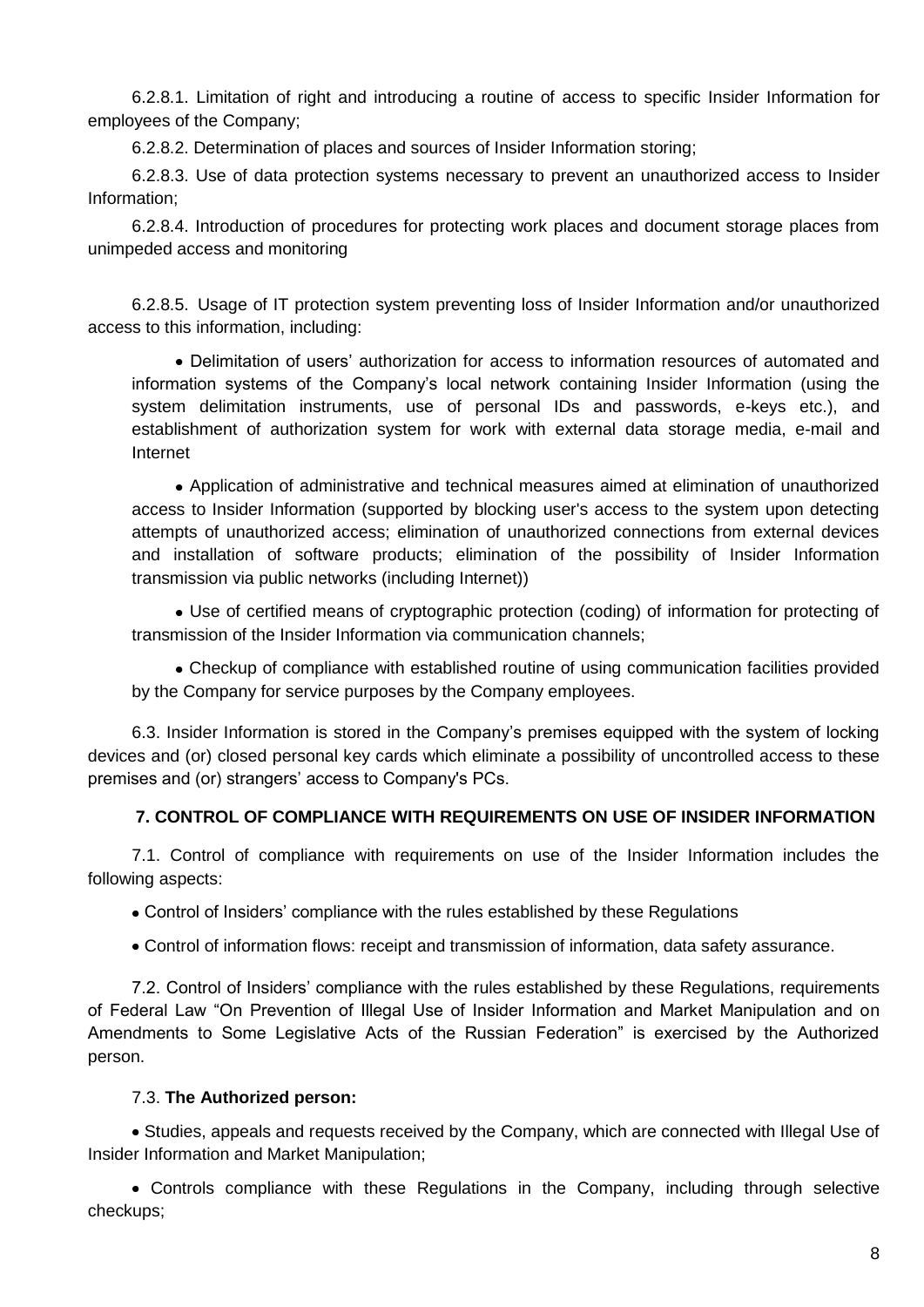• Represents the Company's interests in the governmental regulatory, supervisory and law enforcement bodies on issues related to the use of Insider Information and Market Manipulations;

Carries out checkups on the facts of illegal use of Insider Information and Market Manipulations;

Controls elimination of revealed violations and fulfillment of measures for preventing similar violations in the future activities of the Company;

• Informs the Board of Directors and the Chairman of the Management Board of revealed violations of the rules established by the Regulations;

Maintains reporting documentation (including the **Register of requests and provision of Insider Information** and Register of cases of loss of/unauthorized access to Insider Information), submits necessary reports to the Board of Directors and to the Chairman of the Management Board;

Carries out monitoring of Russian Federation law on Insider Information and its application, makes proposals on improving organization and implementation of control over compliance with requirements of the Federal Law "On Prevention of Illegal Use of Insider Information and Market Manipulation and on Amendments to Some Legislative Acts of the Russian Federation" in the Company;

Takes measures aimed at elimination of illegal access of third persons to the documents he/she keeps;

Provides access to Insider Information for interested persons in cases established by this Regulation, applicable law of the Russian Federation and by-laws of the Company;

Performs other functions required to meet the requirements of the Law on prevention of illegal use of insider information.

7.4. During checkups the Authorized person is entitled to:

• Request the documents required for this checkup from Insiders and other persons;

• Receive explanations, including written ones, required for the purpose of checkup from Insiders and other persons.

#### **8. LIABILITY FOR DISCLOSURE OF INSIDER INFORMATION**

8.1. The Company's Insiders shall be responsible for Illegal Use of Insider Information and may be brought to disciplinary, administrative, criminal or civil responsibility under the applicable law of the Russian Federation and the terms and conditions of the agreement with the Company.

8.2. The Company is entitled to demand from Insiders guilty of Illegal Use of Insider Information or its distribution indemnification for loss caused to the Company by these illegal actions.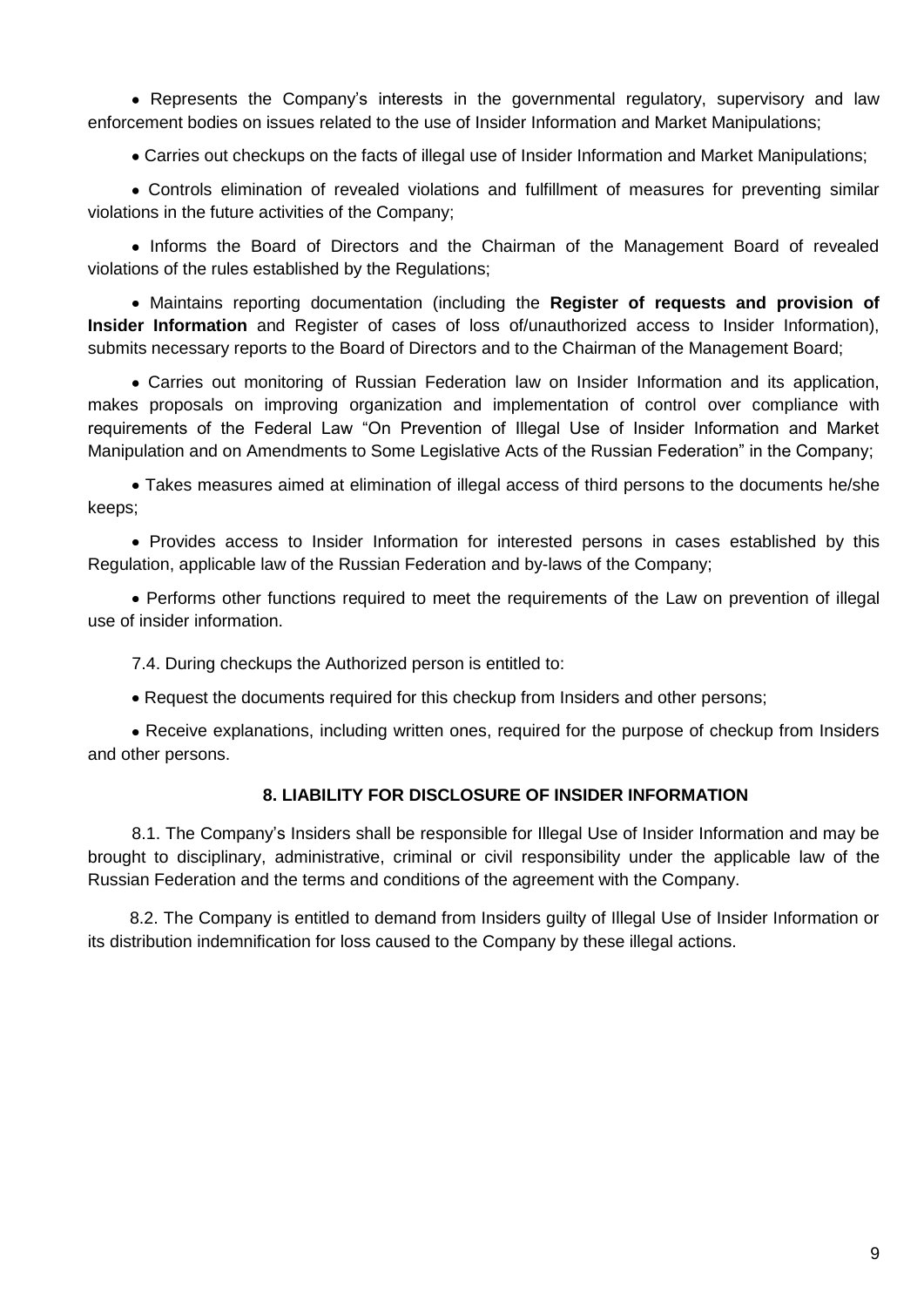## **NOTIFICATION TO PERSONS OF THEIR INCLUSION IN AND EXCLUSION FROM THE INSIDER LIST**

## Details of OAO NOVATEK

| N <sub>2</sub> | I. Information about the Company                                                                           |  |  |
|----------------|------------------------------------------------------------------------------------------------------------|--|--|
| 1.1            | Full name                                                                                                  |  |  |
| 1.2            | <b>TIN</b>                                                                                                 |  |  |
| 1.3            | <b>OGRN</b>                                                                                                |  |  |
| 1.4            | Location and mailing address                                                                               |  |  |
| 1.5            | Telephone number                                                                                           |  |  |
| 1.6            | Fax number                                                                                                 |  |  |
| 1.7            | E-mail                                                                                                     |  |  |
| N <sub>2</sub> | II. Information about the person included into the Insider List (excluded from the<br><b>Insider List)</b> |  |  |
|                | For legal entities                                                                                         |  |  |
| 2.1            | Name of a legal entity                                                                                     |  |  |
| 2.2            | TIN of a legal entity                                                                                      |  |  |
| 2.3            | OGRN of a legal entity                                                                                     |  |  |
|                | For individual persons                                                                                     |  |  |
| 2.1            | Full name                                                                                                  |  |  |
| 2.2            | Date of birth                                                                                              |  |  |
| 2.3            | Place of birth                                                                                             |  |  |
| N <sub>2</sub> | III. Information on the ground for notification                                                            |  |  |
| 3.1            | The ground for notification (inclusion into the Insider<br>List/exclusion from the Insider List)           |  |  |
| 3.2            | Date of including the person into the Insider List (date of<br>excluding the person from the Insider List) |  |  |
| 3.2            | The ground for including the person into the Insider List<br>(excluding the person from Insider List)      |  |  |

Please note that after the person is added to the Company Insider List, this person as an Insider is subject to limitations set forth in Article 6 of Federal Law dated July 27, 2010 No. 224-FZ "On Prevention of Illegal Use of Insider Information and Market Manipulation and on Amendments to Some Legislative Acts of the Russian Federation" (hereinafter "Federal Law") and by-laws of the Company, and his liability is defined according to Article 7 of the Federal Law; the duties provided for by Article 10 of the Federal Law are imposed on this person.

Persons included in the Insider List who have no access to Insider Information due to their performance of official duties or provision of services to the Company under the agreement are entitled to receive access to Insider Information according to the procedure established by the Regulations "On the Procedure of Access to Insider Information, Protecting Its Confidentiality, Disclosure and Control Over Illegal Use of Insider Information of OAO NOVATEK".

The Company hereby also notifies you of requirements of the Federal Law dated 27.07.2010 No. 224-FZ "On Prevention of Illegal Use of Insider Information and Market Manipulation and on Amendments to Some Legislative Acts of the Russian Federation" (on 1 sheet, attached hereto).

Date: \_\_\_\_\_\_\_\_\_\_\_\_\_ \_\_\_\_\_\_\_\_\_\_\_\_\_\_\_\_\_\_\_\_\_\_\_\_\_\_\_\_\_\_\_\_

Signature

| Full name |  |
|-----------|--|